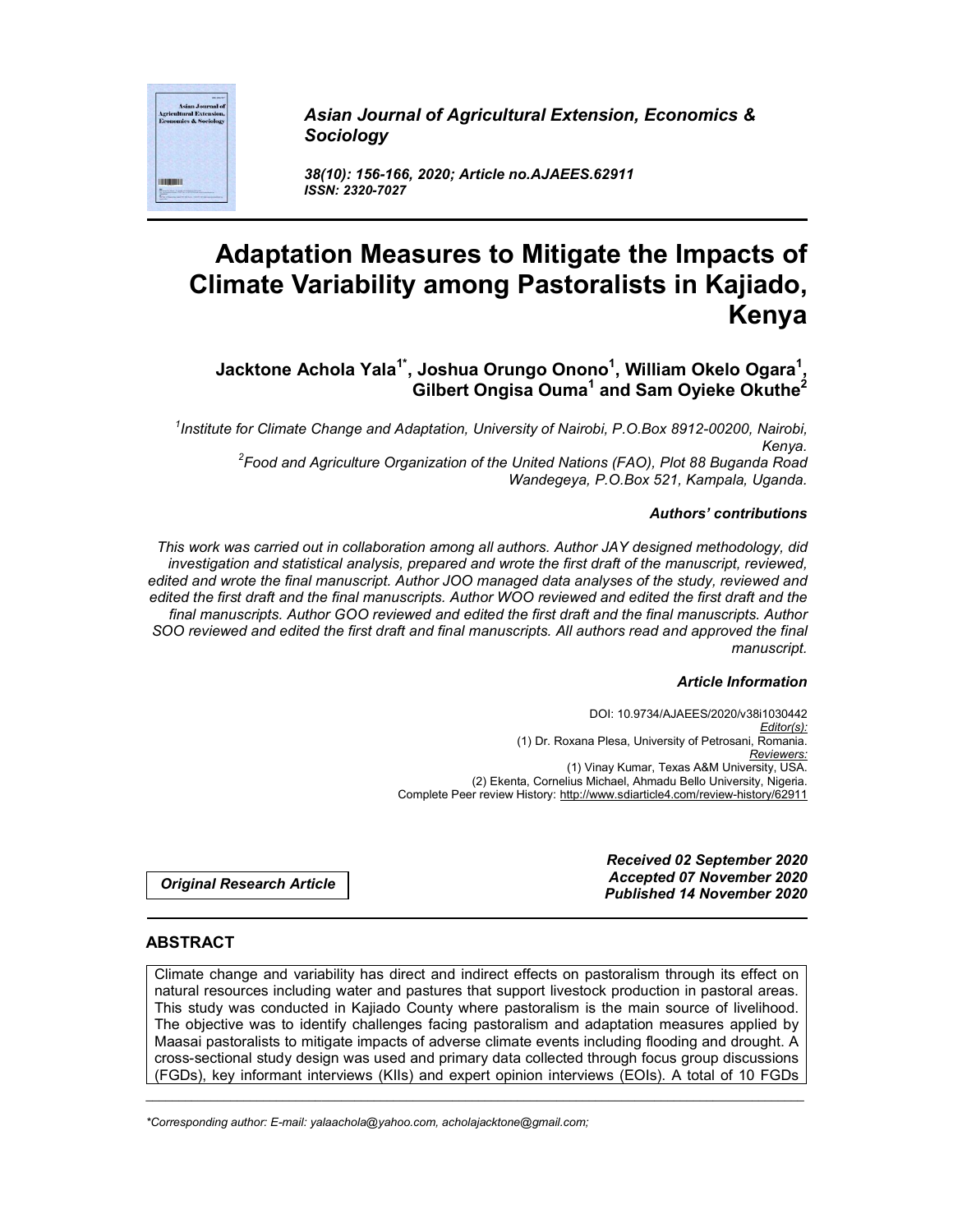(114 respondents within 10 wards, out of which 81 were men and 33 women), 25 KIIs (6 opinion leaders, 5 village elders, 6 chiefs, 6 government staff and 2 non-governmental organisation) and 12 EOIs (1 Department of Meteorological Services, 1 National Drought Management Authority (NDMA), 2 Department of Agriculture and 8 Departments of Veterinary Services and Livestock Production) were conducted during the data collection period. The findings showed that drought and flooding were the main climate related challenges that were often experienced by the pastoralists. The adaptation measure which were frequently implemented by pastoralist during flooding was livestock vaccination and mass treatment of sick livestock (*Z* >1.96) while the most frequently implemented adaptation measures during drought periods included migration with livestock to search for water and pasture (*Z*=1.51) and livestock vaccination and treatment of sick livestock (*Z*=1.08). Other climate variability related-challenges included increased incidences of livestock diseases, increased livestock deaths, increased cases of community conflicts, unavailability of veterinary vaccines and medicines, high cost of livestock vaccines and drugs and inadequate number of technical staff within the county. The study has shown that climate variability has significant impact on sources of livelihood for pastoralists who in turn are implementing several adaptation measures to mitigate the effects of climate change and variability. The study recommends formulation and implementation of appropriate plans and policies that are focussed on supporting resilience of the vulnerable pastoral communities and that could further assist in fighting the negative impacts of climate change and variability.

*Keywords: Pastoralism; livestock production; climate change and variability; climate change impacts; adaptation strategies.*

## **1. INTRODUCTION**

Pastoralism is a complex livelihood system that maintains an optimal balance between people, livestock and pastures in an environment that is variable and uncertain Okoti et al. [1]. Reportedly, an increase on average surface global temperature by the year 2100 is expected to have more effect on livestock production and by extension on pastoralism as a livelihood source for pastoral communities in the Arid and Semi-Arid Lands IPCC, [2]. Estimated human population of about 386 million within Sub-Saharan region of Africa comprises of pastoral communities that are dependent on climatesensitive resources that support their livelihood source Adhikari et al. [3]; IPCC [4]; Conway [5]; Thornton et al. [6]. Recurrent droughts, flooding and stormy winds are further contributing to the current climate change impacts within Africa as a continent IPCC, [7] and IPCC, [2]. The increasing frequency of drought conditions, diminishing water sources and encroachment on the grazing land are presenting pastoralism with real threats Catley et al. [8].

An adaptation measure is considered successful if it reduces vulnerability of poor populations to existing climate variability and at the same time strengthening the potential to anticipate and react to further climatic changes factors UNDP, [9]. However, the most effective way of adapting to changes in climatic conditions in the

undeveloped countries is to rely on local institutions that have well-established and sustainable mechanisms to deal with extreme climatic conditions Agrawal, [10]. Pastoralists have used indigenous knowledge to guide them in the protection and exploitation of the frequently changing dry weather conditions to support their livelihood systems even before the advent of climate change Mohammed et al. [11]. But with climate change, there is need to rethink the adaptation strategies that would appropriately address the challenges associated with the changing climatic patterns Kelemework, [12].

In Kenya, some of the key challenges that pastoralists face in relation to climate change are inadequate pasture and water due to the recurrent and prolonged droughts and high incidences of livestock diseases caused by uncontrolled movement of livestock. Dependency of livestock production system on the availability of rain-fed natural resources in Kajiado County makes the system susceptible to changing climatic conditions according to the County Integrated Development Plan CIDP, [13]. This study examined challenges facing pastoralism as a production system and adaptation measures applied by Maasai pastoralists to mitigate the negative impacts of adverse climate variability in the County. The study findings are useful for policy making with regard to designing appropriate measures that would support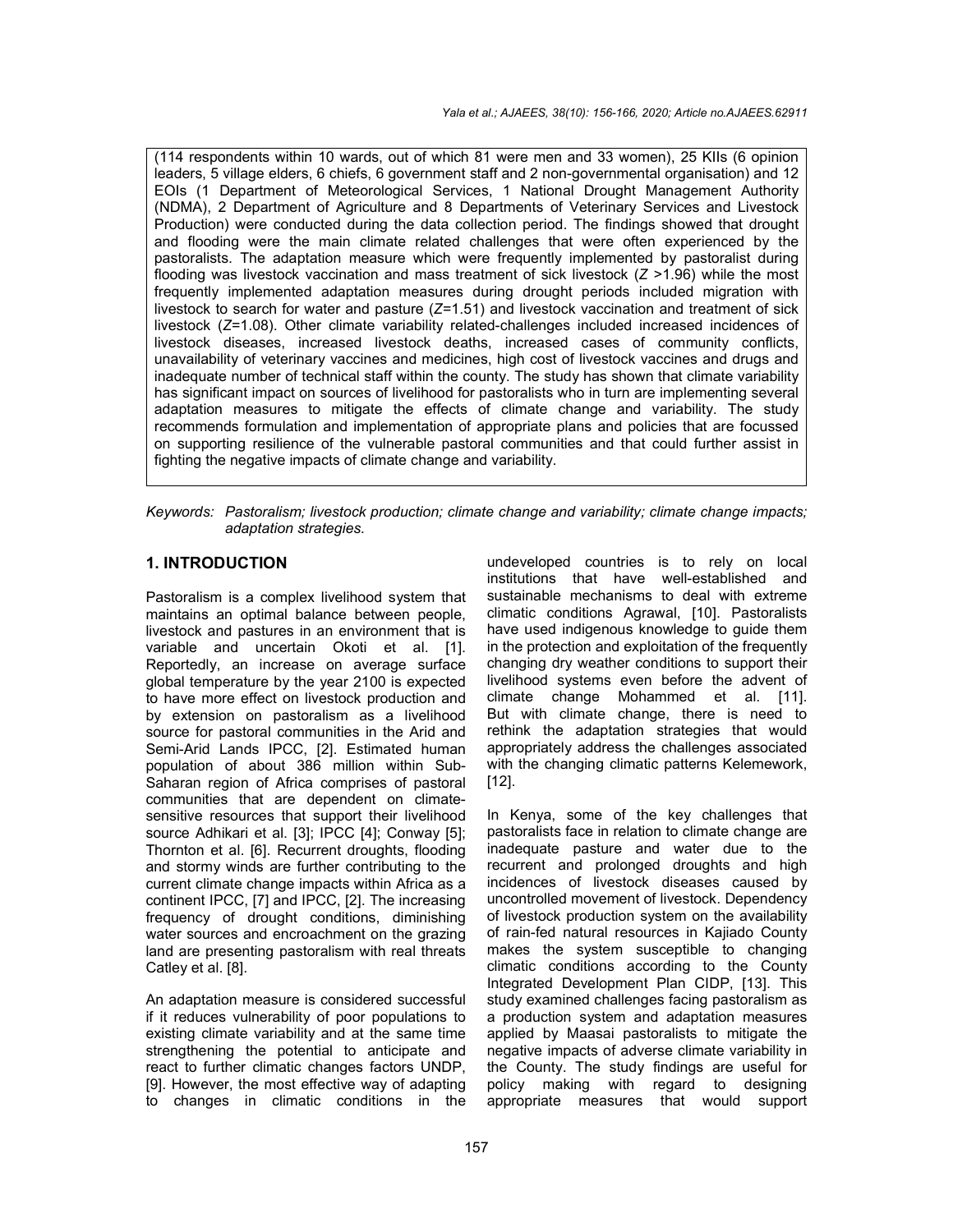resilience of vulnerable Kajiado pastoralist community and other pastoral communities in the fight against negative impacts of climate change and variability.

## **2. MATERIALS AND METHODS**

#### **2.1 Study Area**

The study was conducted in Kajiado County which is located in the southern part of Kenya. It is situated between Latitude: -1° 51' 8.57" S and Longitude: 36° 46' 36.59" E with an area coverage of 21,900.9  $\text{Km}^2$ . The County borders Nakuru and Kiambu counties to the North, Narok County to the West, Machakos and Makueni Counties to the East, Nairobi County to the North East, Taita Taveta County to the South East and the United Republic of Tanzania to the South West. The County is classified as semi-arid and high-altitude pastoral ecosystem suitable for animal husbandry CIDP, [13]. It has four agro-pastoral, marginal mixed farming and mixed farming,

distributed across the County's five sub-counties. Maasai pastoral community are the main inhabitants and they practice pastoralism as a source of livelihood. The County's seasonal rainfall calendar is bimodal (long and short rains), with long rains observed between the months of March-May with the peak season in April while short rains are between the months of October-December. Fig. 1 below shows the study area.

# **2.2 Study Design**

The research study employed a cross-sectional design. All the county's five sub-counties were first purposively selected because pastoral farming is the major farming activity practiced<br>in the area. The selection took into The selection took into consideration the County's four livelihood zones. Random selection of wards from each of the five sub-counties was done through a lottery method. At the end of the lottery, two wards were randomly selected from each sub-county.



**Fig. 1. The map of Kajiado County administrative units**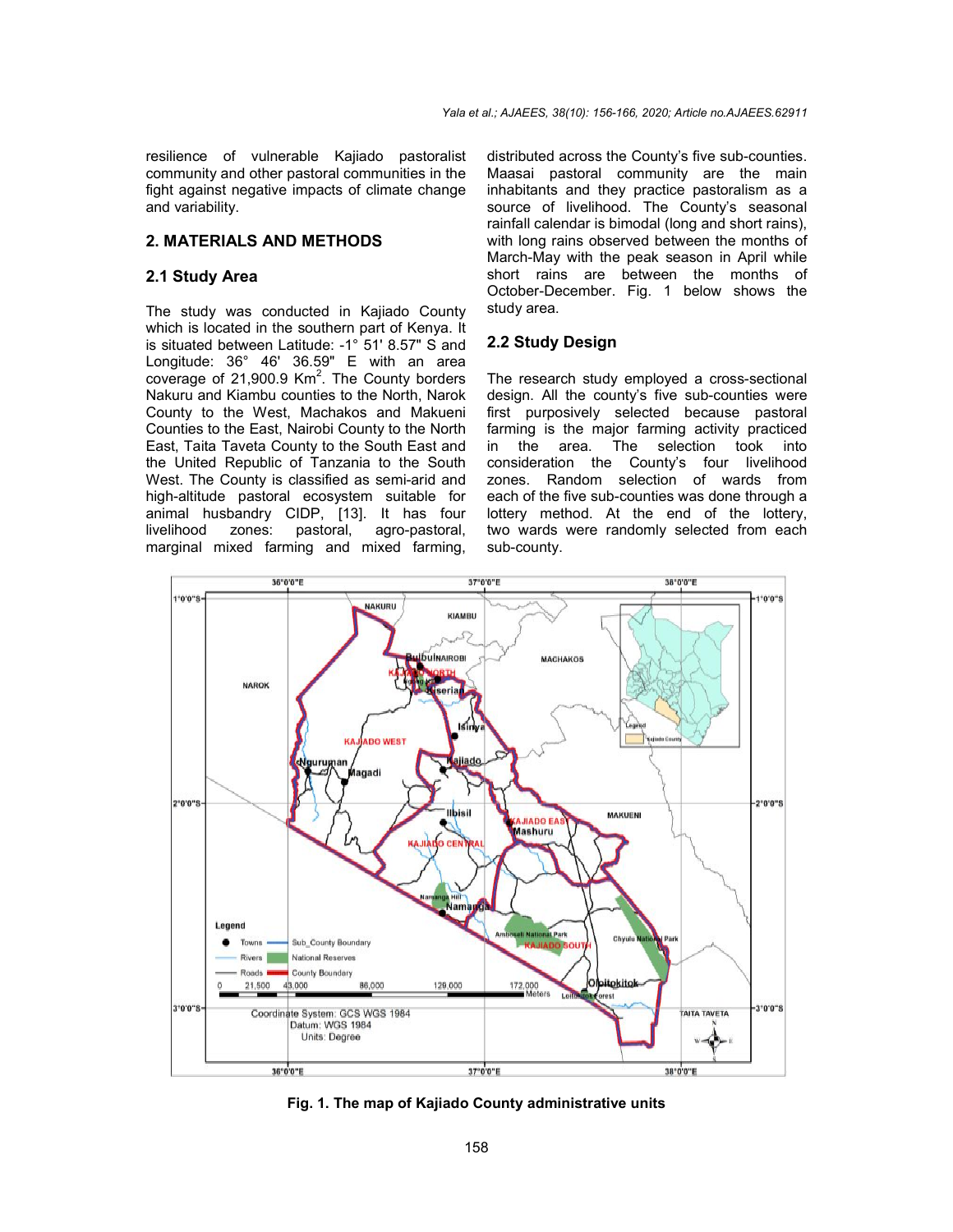## **2.3 Selection of the Study Subjects**

The participants of focus group discussions were systematically selected within the selected wards. The mobilization of the study participants who took part in the focus group discussions was guided by the research team through the assistance of village elders, chiefs and extension workers familiar with the study area. The mobilized participants were people who had lived within these wards for several years and were therefore conversant with Maasai language, culture and their production systems. FGD guidelines guided the selection of participants (between 6-12) but in some groups the participants were between 6 and 16 comprising of both males and females. FGDs were held in homesteads, the community's makeshift structures of worship or schools that had been identified by the chiefs or village elders through consultation with research participants. A total 114 respondents participated in all the group discussions, out of which 81 were men and 33 women. The distribution of the respondents was as follows: Kajiado West sub-county 17 men and 7 women, Kajiado South 15 men and 8 women, Kajiado North 14 men and 3 women, Kajiado East 19 men and 4 women and Kajiado Central 16 men and 11 women.

Key informant Interview participants were selected from chiefs, opinion leaders, village elders and the staff from Non-Governmental Organization (NGO) and technical department. Expert opinion interview participants were drawn from the technical departments that were of relevance to the study. The participants for the group discussions and key informant interviews were people with deeper knowledge on what was going on in the community. They included community leaders, professionals and pastoralists themselves. Experts were people with specific knowledge on their professional field such as technical or social in relation to the study.

## **2.4 Data Collection**

The focus group discussions, key informant interviews and expert opinion interviews were guided by open-ended questions using questionnaire guides. The FGDs, KIIs and EOIs were held through face-to-face interactions. The use of qualitative approaches gave an insight into the respondents' ideas, opinions and experiences on the problems being investigated Ali and Yusof, [14]. Focus group discussions were conducted in two wards per sub-county giving a total of 10 FGDs across the five subcounties. Participatory data collection methods that included listing, simple ranking and pairwise ranking and probing Catley et al. [15]; Catley et al. [16] were used during the data collection. The conducted twenty-five KIIs comprised of six from the community's opinion leaders, five from village elders, six from chiefs, six from the staff from the Department of Veterinary Services and two from the staff from a non-governmental organisation within the County. The twelve expert opinion interviews (EOIs) were conducted with experts drawn from technical departments, with one expert each from the Department of Meteorological Services and National Drought Management Authority (NDMA), two from the Department of Agriculture and eight from the Departments of Veterinary Services and Livestock Production. Other relevant data and information were obtained from published research papers, journals, books and other online publications.

# **2.5 Data Management and Analysis**

Data collected through key informant interviews and expert opinion interviews on adaptation strategies were first recorded on note books and then entered on a database. The analysis was then done through content analysis. The data on challenges was analysed through thematic analysis where the discussants after listing the challenges, identified their causes and possible intervention measures. The ranking scores obtained on adaptation strategies during focus group discussions were analysed to determine whether the median ranks for scores for the strategies had any significant difference from zero.

# **3. RESULTS**

## **3.1 Description of Adaptation Strategies to Adverse Climate Events Applied by Pastoralists**

The respondents identified adaptation strategies which were commonly applied during drought related disasters (Table 1). Among them were migration with their livestock to other areas to look for pasture and water, vaccination of livestock which are at high risk for infectious diseases of livestock and mass treatment of livestock with antibiotics and antitrypanosomiasis drugs as prophylaxis since livestock diseases including trypanosomiasis are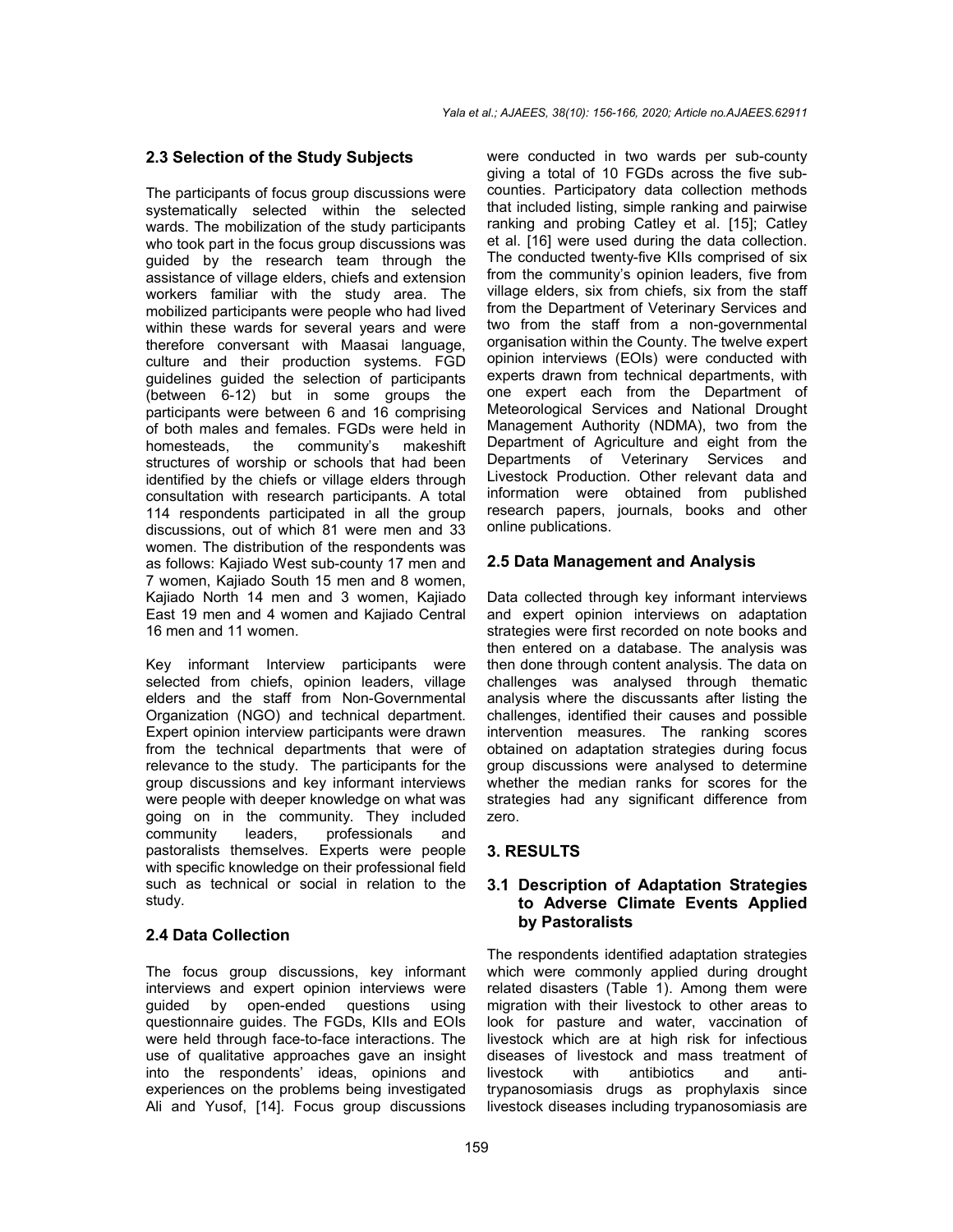rampant in the areas where they always move their livestock to look for pasture and water. The other adaptation measures applied included purchase of hay, water tankering for livestock and human use, sending a team of herders to survey migration routes, purchase of commercial feeds and supplements and practice of destocking herds and flocks. The adaptation practices which were often applied by pastoralists during drought included migration with livestock to other areas and vaccination of susceptible livestock and mass treatment. However, there was no significant difference between the median ranks obtained for these adaptation measures by pastoralists when compared with the other adaptation measures which were practised. Similarly, the pastoralists were implementing other adaptation measures during rainy seasons to mitigate disasters associated with flooding events. The measures which were often applied included livestock vaccination and mass treatment as a prophylaxis for susceptible livestock, fencing and

paddocking, water harvesting, restocking, timed grazing, buying and stocking of hay, growing napier grass, mineral supplementation, zoning of livestock grazing areas, deworming of livestock, hay bailing, preservation of maize stock, and pasture conservation (Table 2). According to these pastoralists, the adaptation measures which were often practised during the rains included vaccinations of livestock against diseases and mass treatment, water preservations and paddocking and fencing off their farms. Water preservation was practiced as a measure to mitigate water shortages for use by livestock and households during droughts, while fencing and paddocking were practised to enable effective utilization of pasture and to practise rotational grazing during the time when pasture was in plenty. The adaptation measures which had a significant statistical difference from the other adaptation measures were vaccinations of livestock against common infectious diseases and mass treatment for prophylaxis  $(Z > 1.96)$ .

| <b>Median</b> | <b>Average Rank</b>      | Z-score |
|---------------|--------------------------|---------|
| 0.27          | 24.4                     | 1.51    |
| 0.27          | 22.6                     | 1.08    |
| 0.13          | 21.0                     | 0.71    |
| 0.13          | 18.6                     | 0.14    |
| 0.00          | 17.0                     | $-0.24$ |
| 0.07          | 15.4                     | $-0.61$ |
| 0.00          | 7.0                      | $-2.59$ |
|               | $\overline{\phantom{a}}$ |         |

*H = 9.97 (adjusted for ties) with 6 df, Probability > 9.97 = 0.1259*

|  |  |  |  | Table 2. Adaptation strategies applied against flood related disasters by pastoralists |
|--|--|--|--|----------------------------------------------------------------------------------------|
|  |  |  |  |                                                                                        |

| Adaptation strategy applied by pastoralists | <b>Median</b> | Average rank | Z-score |
|---------------------------------------------|---------------|--------------|---------|
| Livestock vaccination and treatment         | 0.17          | 64.2         | 2.78    |
| Fencing and paddocking                      | 0.20          | 51.4         | 1.42    |
| Water harvesting                            | 0.10          | 51.4         | 1.42    |
| Restocking                                  | 0.00          | 42.5         | 0.48    |
| Timed grazing                               | 0.00          | 37.4         | $-0.09$ |
| Buying and stocking of hay                  | 0.00          | 35.9         | $-0.22$ |
| Growing more Napier grass                   | 0.00          | 35.1         | $-0.31$ |
| Mineral supplementation                     | 0.00          | 35.1         | $-0.31$ |
| Zoning of grazing areas                     | 0.00          | 34.4         | $-0.38$ |
| Deworming                                   | 0.00          | 33.9         | $-0.44$ |
| Hay bailing                                 | 0.00          | 31.8         | $-0.66$ |
| Preservation of maize stock                 | 0.00          | 26.5         | $-1.22$ |
| Pasture conservation                        | 0.00          | 26.5         | $-1.79$ |

*H = 23.85 (adjusted for ties) with 12 df, Probability > 23.85 = 0.0213*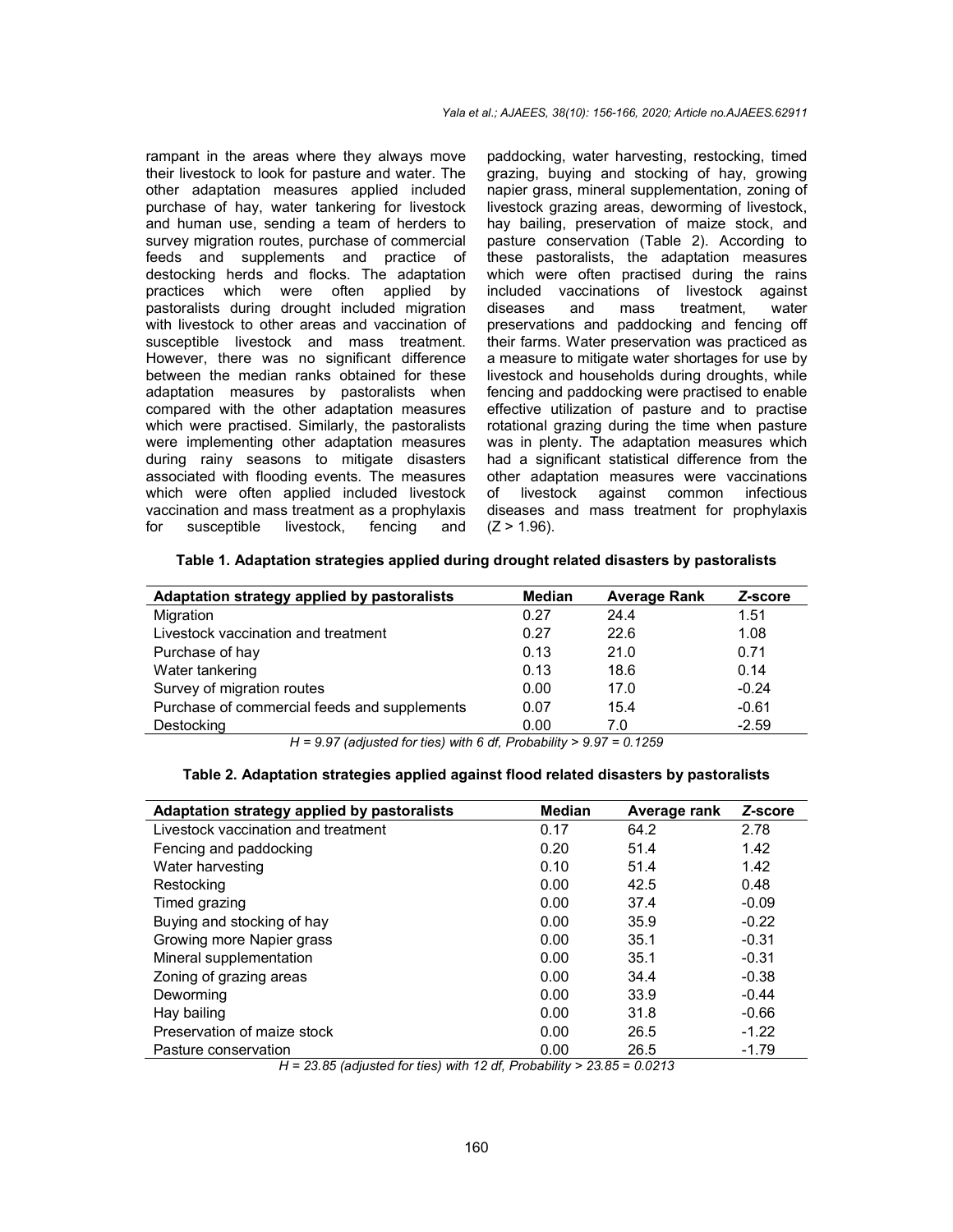## **3.2 Description of Challenges to Pastoralism and Proposed Mitigation by Pastoralists**

The challenges identified by pastoralists that affect livestock production system are listed in Table 3. Amongst these challenges are increased incidences of livestock disease which were either associated with occurrence of excessive rainfall or drought within the study areas, increased incidences of deaths of livestock during drought which were linked to the rampart livestock diseases or lack of sufficient feeding materials and pasture, conflicts (intercommunity, livestock/wildlife and human/wildlife conflicts) which were associated with migration of livestock in search of pasture and water to areas occupied by other communities or the National parks and therefore resulting in conflicts with wildlife or settled communities who are practising crop agriculture. Challenges with accessibility to veterinary vaccines and drugs were also reported to results from products (vaccines and medicines) whose market prices were high and of poor quality and were also not affordable to pastoralists, lack of access to water sources for use by both livestock and humans especially during drought seasons. The pastoralists also identified low quality hay, poor quality commercial animal feeds and supplements which were available in the local markets. This<br>challenge was attributed to lack of challenge was attributed to lack of standardization for hay and other commercial feeds which are sold to pastoralists within the local markets. Furthermore, there was poor market prices for livestock in the local markets due to malnourished conditions for livestock which were being marketed, especially during drought seasons. The other production challenges were unacceptability of destocking as a measure against drought because of cultural barriers by most pastoralists households and increased insecurity for both livestock and herders especially when migrating with their livestock through the national parks where they encounter wildlife which may prey on livestock or attack and kill the herdsmen.

The respondents also proposed mitigation measures to the several challenges they currently faced. These included effective livestock disease control services by government public veterinary department, enhancement of livestock extension services, growing and conservation of pasture to ensure sufficient supply of fodder during times of scarcity and introduction of livestock insurance scheme to

mitigate the negative impacts through deaths of livestock that results during extended drought seasons. Furthermore they suggested provision of veterinary vaccines and drugs by county government for the prevention and control of livestock diseases since those that are supplied through the local markets were considered to be of poor quality and are sold at exorbitant prices that pastoralists could not afford. The proposal for the mitigation of drought and its negative effects on water supply included construction of boreholes, water pans and dams to address the persistent water scarcity, in addition to the harvesting of rain water through roof catchments or by channelling run-off waters to dams and water pans for use during drought seasons. In order to mitigate the challenges around livestock marketing, support for livestock market infrastructure development and enhanced government-supported livestock off take programmes were suggested. This was to enable pastoralists to access market for their livestock before the climate induced disasters such as drought sets in or easily sell their livestock during drought. The other mitigation measures which were increasingly being implemented by pastoralists included adoption of sedentary livestock keeping especially for the high producing dairy livestock by enlightened members of the pastoralist community instead of keeping large number of beef cattle and splitting cattle herds hence reducing herd sizes that could be supported by the available feeds and pasture. But other pastoralists also reported that they would often sell part of their herd and invest the sale proceeds in other investments such as housing.

## **4. DISCUSSION**

This study has presented various adaptation measures applied by pastoralists to mitigate the effects of adverse climate associated with drought and flooding. Migration with livestock was the main adaptation measure applied during drought. Migration could occur within the County, to grazing areas outside the County and across the international boundary to the Republic of Tanzania. In addition to migration, pastoralists would often practice mass treatment of livestock with antibiotics to protect them from the rampant livestock diseases. Before pastoralists migrate with their livestock, it was mandatory that they survey the migration routes as an adaptation strategy. This was mandatory since animals were moved to new environment and they would be exposed to new disease challenges that needed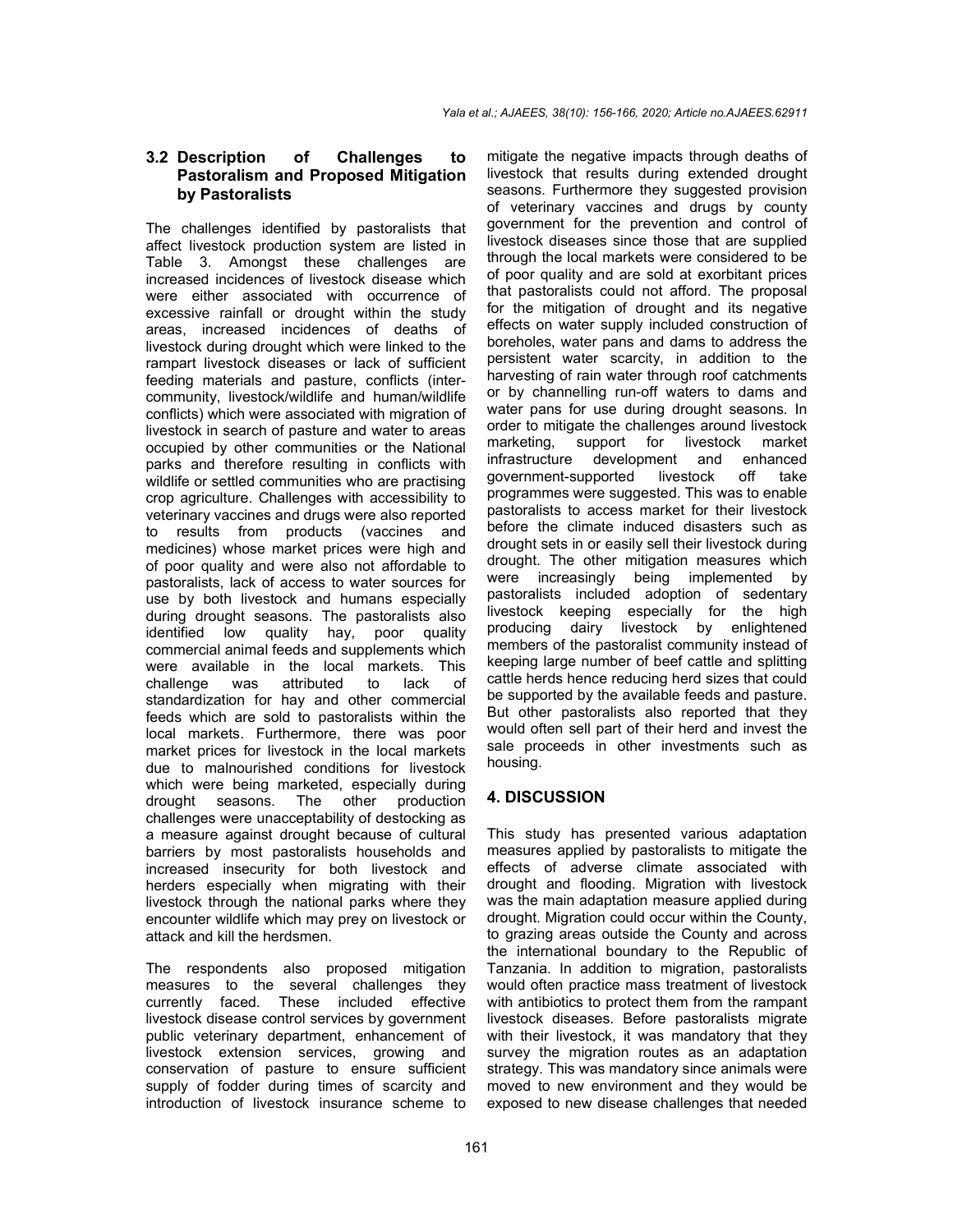to be identified before they migrate. Livestock movement was also associated with increase in incidences of livestock diseases which created the need for livestock vaccination and treatment before or after movements to prevent any loses associated with diseases. Besides migration with livestock to mitigate drought, some pastoralists

have resorted to sedentary farming systems and they would stock pasture as dry hay and purchase other commercial feeds to supplement the inadequate supply of pasture during prolonged drought period besides ferrying of water (water tankering) along the livestock migration routes.

| Table 3. Thematic analysis of production challenges facing pastoralism and suggested |  |  |  |
|--------------------------------------------------------------------------------------|--|--|--|
| mitigation measures                                                                  |  |  |  |

| <b>Production</b><br>challenges reported<br>by pastoralists                               | Cause as reported by<br>respondents                                                                                                | Suggested intervention to mitigate impact                                                                                                                                                                                                     |
|-------------------------------------------------------------------------------------------|------------------------------------------------------------------------------------------------------------------------------------|-----------------------------------------------------------------------------------------------------------------------------------------------------------------------------------------------------------------------------------------------|
| Increased incidences<br>of livestock diseases                                             | Drought and rainfall<br>related                                                                                                    | Effective animal disease control services                                                                                                                                                                                                     |
| Massive livestock<br>deaths                                                               | Livestock diseases or<br>inadequate livestock feeds                                                                                | Effective animal disease control services,<br>livestock extension services, pasture growing<br>and conservation and introduction of<br>livestock insurance scheme                                                                             |
| High expenditure                                                                          | Livestock migration<br>necessitating purchase of<br>animal feeds, hiring of<br>grazing areas and herders<br>and tankering of water | Increase pasture productivity and<br>conservation to minimize migration                                                                                                                                                                       |
| Conflicts (inter-<br>community,<br>livestock/wildlife and<br>human/wildlife<br>conflicts) | Migration of animals in<br>such of pasture and water<br>into areas occupied by<br>other communities or into<br>the National parks  | Increase water sources and pasture<br>productivity and conservation to minimize<br>migration                                                                                                                                                  |
| Accessibility of<br>veterinary vaccines<br>and drugs                                      | Unavailability of veterinary<br>drugs and vaccines                                                                                 | Provision of veterinary vaccines and drugs by<br>county government for prevention and control<br>of livestock diseases                                                                                                                        |
| Expensive veterinary<br>drugs and vaccine                                                 | Highly priced veterinary<br>drugs and vaccines                                                                                     | Provision of affordable veterinary vaccines<br>and drugs by county government for<br>prevention and control of livestock<br>diseases                                                                                                          |
| Unavailability of<br>technical staff                                                      | Inadequate technical staff                                                                                                         | County government to recruit and deploy<br>adequate technical staff for to advice on<br>livestock diseases, treatment and feeding<br>regimes through extension services                                                                       |
| Shortages of water<br>sources.                                                            | Lack of water sources<br>from livestock and human<br>beings especially during<br>drought                                           | Construction of boreholes, water pans and<br>dams to address the water scarcity and<br>harvesting of water during rain period through<br>roof catchments or by channelling run-off<br>waters to dams and water pans for use<br>during drought |
| Unavailability of hay<br>especially during<br>drought                                     | Low pasture productivity<br>and high demand for hay<br>during drought                                                              | Provision of pasture seeds, pasture planting<br>equipment and hay harvesting equipment by<br>the government to improve on the pasture<br>productivity and conservation                                                                        |
| Low quality hay,<br>animal feeds and<br>supplements                                       | Non-standardization of<br>hay, animal feeds and<br>supplements                                                                     | Pastoralists to buy hay, animal feeds and<br>supplements from designated animal feed<br>supply outlets                                                                                                                                        |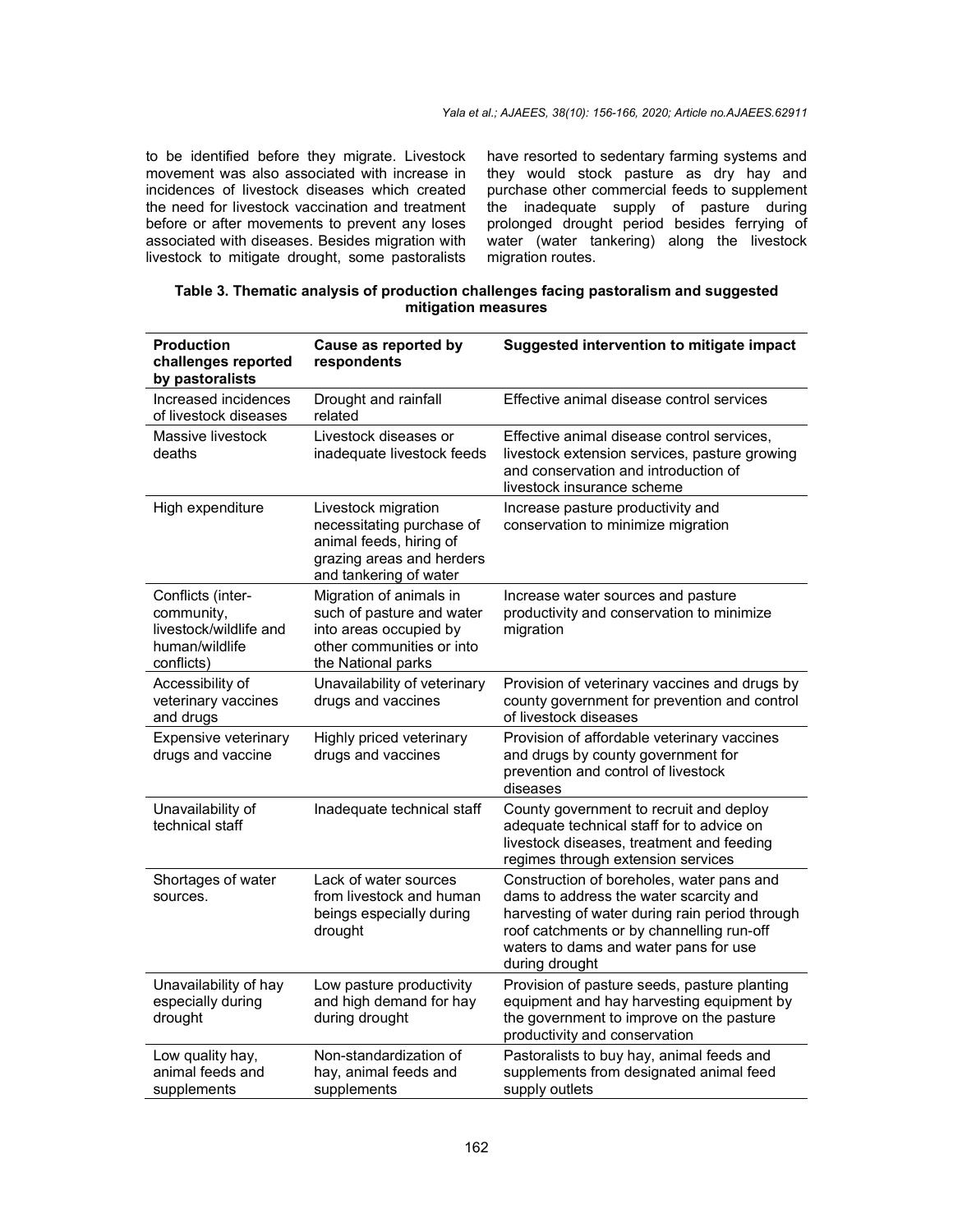| <b>Production</b><br>challenges reported<br>by pastoralists                     | Cause as reported by<br>respondents                              | Suggested intervention to mitigate impact                                                                                                                                                                                                                                                                                                                |
|---------------------------------------------------------------------------------|------------------------------------------------------------------|----------------------------------------------------------------------------------------------------------------------------------------------------------------------------------------------------------------------------------------------------------------------------------------------------------------------------------------------------------|
| Low livestock prices                                                            | Poor livestock body<br>conditions especially<br>during drought   | Provision of market infrastructure to enable<br>pastoralists access market for their livestock<br>before or during drought                                                                                                                                                                                                                               |
| Unacceptability of<br>destocking by<br>pastoralist                              | Destocking not culturally<br>acceptable by most<br>pastoralists. | Adopt sedentary livestock keeping system by<br>keeping fewer but high producing dairy<br>animals instead of the large number of beef<br>cattle or reducing herd size by keeping herds<br>that could be supported by the available<br>feeds or selling part of the herd and putting<br>the proceeds into other investments such as<br>housing development |
| Insecurity to both<br>animals and human<br>beings                               | Migration through parks<br>especially during drought             | Increase pasture productivity and<br>conservation to minimize migration                                                                                                                                                                                                                                                                                  |
| Lack of man-power<br>(herders) to migrate<br>and herd the migrated<br>livestock | Most herders are school-<br>going children                       | Increase pasture productivity and<br>conservation to minimize migration                                                                                                                                                                                                                                                                                  |
| Lack of residence for<br>herders (sleeping in<br>the cold) during<br>migration  | No permanent residences<br>in the areas of migration             | Increase pasture productivity and<br>conservation to minimize migration                                                                                                                                                                                                                                                                                  |
| Predation of wildlife<br>on livestock                                           | Migration through parks                                          | Increase pasture productivity and<br>conservation to minimize migration or avoid<br>migration through parks                                                                                                                                                                                                                                              |
| Low pasture<br>productivity                                                     | Unreliable rainfall or<br>weather conditions                     | Increasing pasture productivity through<br>irrigation by using water from dams, pans,<br>rivers or rain run-off waters                                                                                                                                                                                                                                   |
| Destruction of water<br>sources such as pans<br>and dams                        | Wildlife especially by<br>elephants                              | Protection of the available water sources<br>through fencing                                                                                                                                                                                                                                                                                             |

Enhancing immunity of their livestock through vaccination and mass treatment using vaccines and antibiotics was also done during the rainy seasons. This uncontrolled use of antibiotics by pastoralists has a potential to increase transmission of antimicrobial resistance genes across the connected systems and farms. Additionally, during rainy seasons, pastoralists would conserve pasture as standing hay through fencing and paddocking; zoning of grazing; timed gazing of livestock, or through bailing to secure animal feeds for the next anticipated drought period. However, capacity of individual pastoralist to conserve pasture is reportedly constrained by the limited supply of essential feed, water resources and capital.

These adaptation strategies were applied to mitigate effects of drought or flooding on pastoralism which is the main source of livelihood for the majority of the population in the County. Due to its heavy dependence on rain fed conditions, pastoralism is highly vulnerable to climate change. According Bobadoye et al. [17], majority of farmers in Kajiado agreed that there are increased incidences of drought with reduced annual rainfall in each season rainfall. This has led to the adoption of various practices such as migration to cope with climate change aimed at ensuring their food security, livelihood and future well-being. Study carried by Omollo et al. [18], showed that pastoralists with large herds of cattle and who do not produce fodder tend to remain mobile with their livestock in search of pasture and water especially in the dry seasons as pasture scarcity greatly limits livestock production. Studies have shown that drought poses serious challenges for populations whose livelihoods depend principally on natural resources Below et al. [19]; Nicholson [20]. The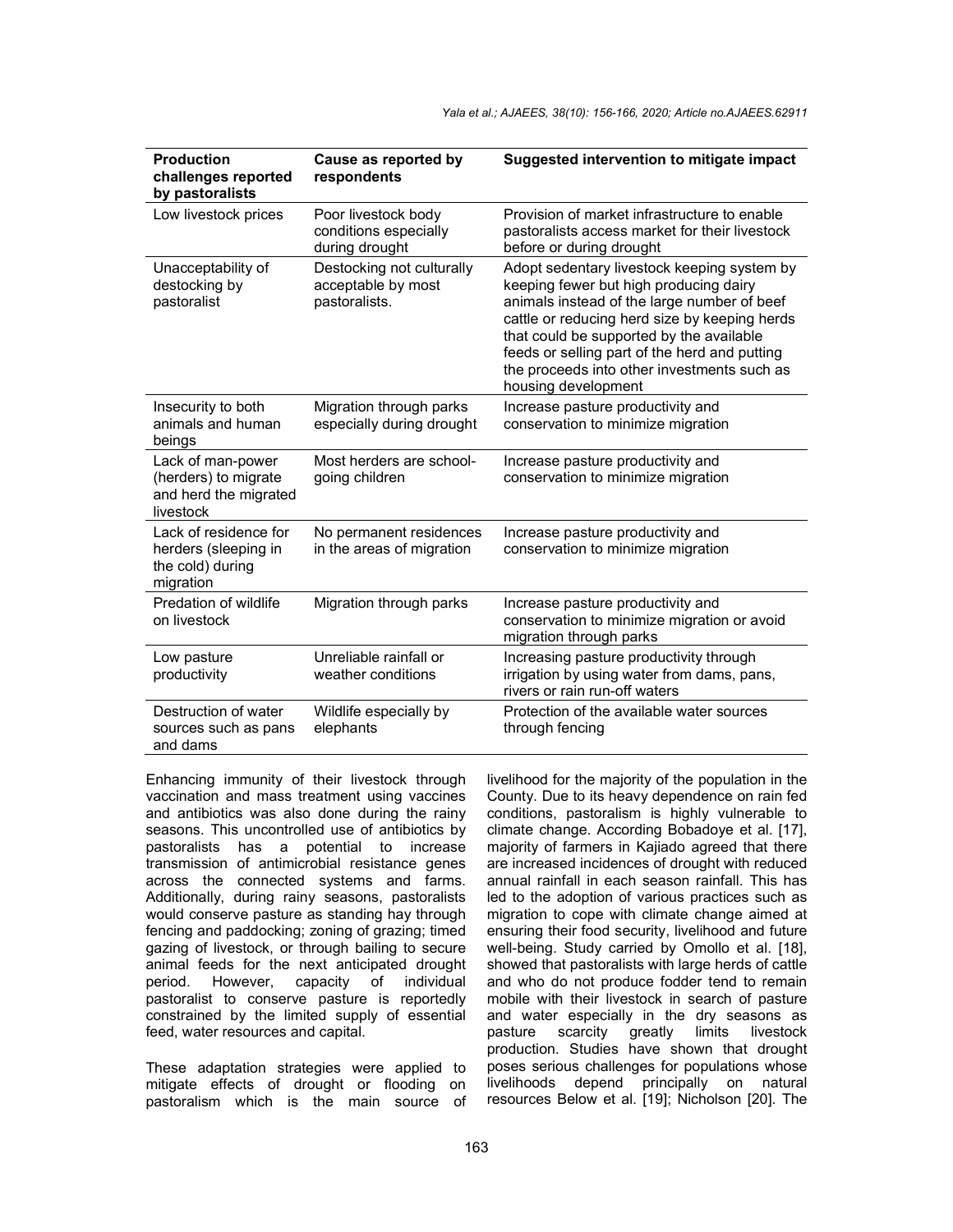has made the pastoralists to adopt several strategies aimed at addressing the climate change effects

According to IPCC [5], changes in climate are expected to have negative impacts on livestock production and human settlements with major losses in life, social disruption and economic hardship. Furthermore, Speranza [21] reported that frequent droughts in ASALs are associated with increased incidence of livestock diseases. loss of livestock body condition and deaths while Adams et al. [22], reported that climate change tended to have adverse effect on livestock productivity. Indeed, the combined effects of climate change and variability and reduced vegetation cover/deforestation are argued to be the leading cause of loss of biodiversity and therefore putting biodiversity at risk within the affected systems Boko et al. [23]; Rotter and Geijn, [24], also argued that effects of climate change and variability on livestock production was manifested in rise in incidences of livestock diseases, their spread within systems and deterioration of quality of pasture, whose impacts are already being observed in the pastoralists' systems of Kajiado. In addition to this climate induced challenges, the pastoralists are also facing new challenges with changing market demands for livestock and livestock products with increase of insecurity and conflicts with wildlife, due to the inherent challenges with migration. Indeed, Kirimi et al. [25] in their recent publication have argued that pastoralists need to innovate new adaptation methods and rely less on the indigenous knowledge to cope with climate change and variability.

## **5. CONCLUSION AND RECOMMENDA-TION**

In conclusion, the study has shown that climate variability is significantly impacting on sources of livelihood for pastoralists in Kajiado who in turn are implementing several adaptation measures to mitigate the effects of climate variability. The findings of the study are useful for policy making with regard to designing appropriate measures that would support resilience of vulnerable Kajiado pastoralist community and other pastoral communities in the fight against the negative impacts of climate variability. The study recommends formulation of appropriate plans and policies that are focussed on supporting resilience of the vulnerable pastoral communities and that could integrate the adaptation practices

currently being applied by pastoralists' community to cope with the adverse effects of climate variability hence assist in fighting the negative impacts of climate variability in other pastoral areas with similar environment.

## **CONSENT**

As per international standard or university standard, respondents' written consent has been collected and preserved by the author(s).

## **ETHICAL APPROVAL**

No non-human animals were involved in the study hence no ethical approval was required.

## **COMPETING INTERESTS**

Authors have declared that no competing interests exist.

## **REFERENCES**

- 1. Okoti M, Kung'u J and Obando J. Impact of climate variability on pastoral households and adaptation strategies in Garissa County, Northern Kenya. Journal of Human Ecology, Delhi, India. 2014;45(3):243-249.
- 2. IPCC. Climate change 2013: The physical science basis: Contribution of Working Group I to the Fifth Assessment Report of the Intergovernmental Panel on Climate Change. Cambridge University Press, Cambridge, United Kingdom and New York, NY, USA. 2013;1535.
- 3. Adhikari UA, Pouyan N, Sean AW. Climate change and eastern Africa: A review of impact on major crops. Food and Energy Security. 2015;4 (2):110–132.
- 4. IPCC. Climate Change. Synthesis report. Contribution of working groups I, II and III to the Fifth Assessment Report of the Intergovernmental Panel on Climate Change, IPCC, Geneva, Switzerland. 2014;151.
- 5. Conway G. The science of climate change in Africa: Impacts and adaptation: In Discussion Paper, 1. Grantham Institute for Climate Change, Imperial College London, London, United Kingdom; 2009.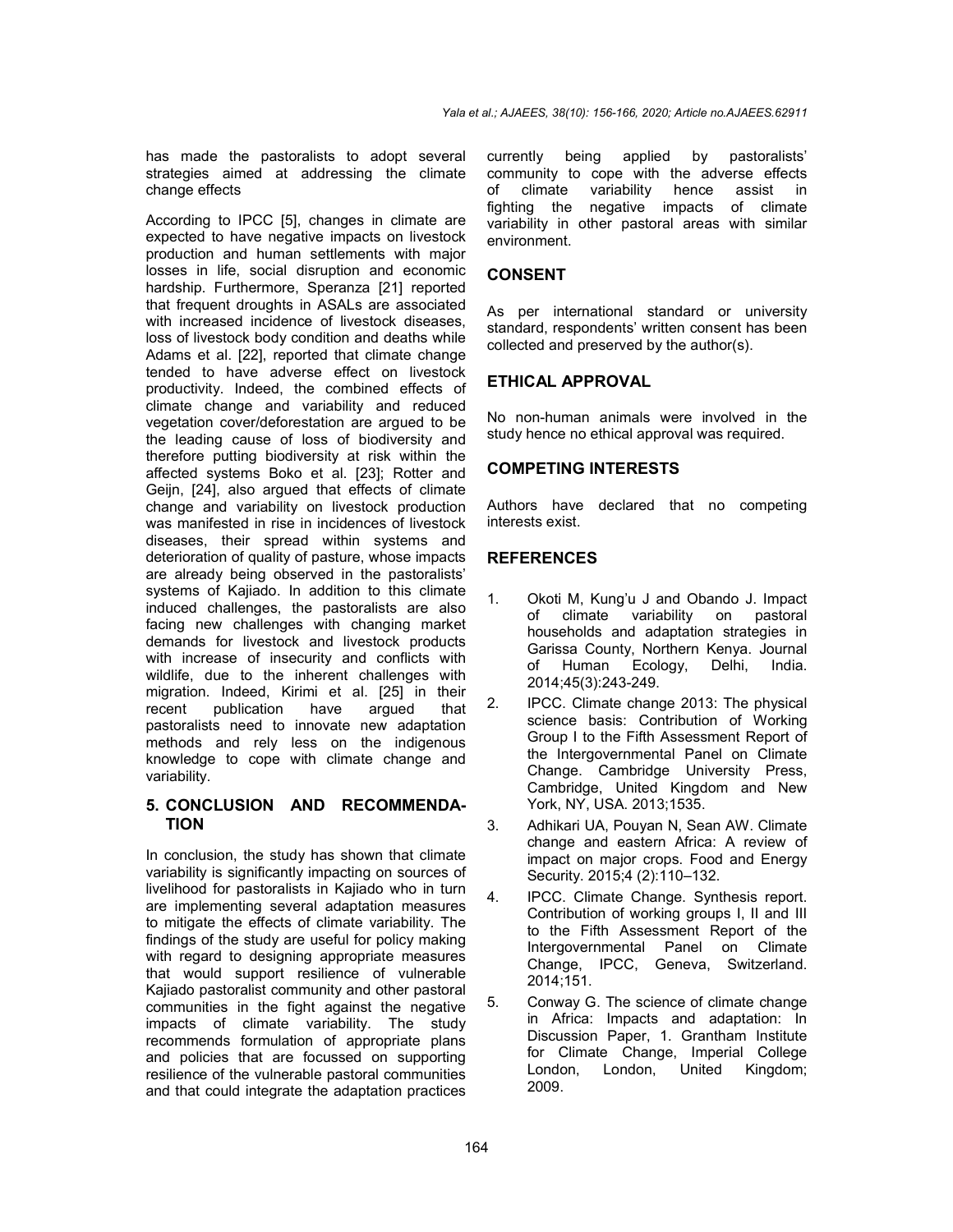- 6. Thornton P, Herrero M, Freeman A, Mwai O, Rege E, Jones P, McDermott J. Vulnerability, climate change and livestock—Research opportunities and challenges for poverty alleviation. Open Access Journal, International Crops Research Institute for Semi-Arid Tropics. 2007;4(1):1–23.
- 7. IPCC. Climate change. Synthesis report. Contribution of working groups I, II and III to the fourth assessment report of the intergovernmental panel on climate change. Cambridge University Press, Cambridge, UK and New York, NY, USA; 2007.
- 8. Catley A, Lind J, Scoones I. The futures of pastoralism in the Horn of Africa: Pathways of growth and change. Review of Scientific Techniques. 2016;35(2):389- 403.
- 9. UNDP. Human development report 2007/2008: Fighting climate change: Human solidarity in a divided world. UNDP: Palgrave Macmillan Hound mills, Basingstoke, New York, NY 10010 New York; 2007.
- 10. Agrawal A. The role of local institutions in adaptation to climate change. Washington D.C.: Paper prepared for the Social Dimensions of Climate Change, Social Development Department, the World Bank. March 5-6; 2008.
- 11. Mohammed S, Davies J, De Leeuw J, Mario H, Manzano P, Waithaka M, Aboud A, Omondi S. Policies in support of pastoralism and biodiversity in the heterogeneous drylands of East Africa. Open Access Journal: Pastoralism, Research. Policy and Practice. 2012; 2(1)14.
- 12. Kelemework TR. Pastoralism at crossroads: Changing features of climate,<br>livelihood and social organization organization in East Africa. Global Journal of<br>Human Social Science Sociology, Sociology, Economics and Political Science. 2012;12(9):Version 1.0.
- 13. CIDP. County Integrated Development Plan, Kajiado County: Ministry of Planning and Devolution, Kenya, Government Printer, Nairobi; 2013.
- 14. Ali A, Yusof H. Quality in qualitative studies: the case of validity, reliability and generalizability: Issues in Social and

Environmental Accounting. 2011;5(1): 25-64.

- 15. Catley D, Moyers T, Martin T, Harris KJ, Ahluwalia JS. Assessing the integrity of motivational interviewing interventions: Reliability of the motivational interviewing Skills Code, Public and Community Health Sciences Faculty Publications. 2003;24.
- 16. Catley A, Alders RG, Wood LN. Participatory epidemiology: Approaches, methods, experiences. The Veterinary Journal. 2012;191(2):151-160.
- 17. Bobadoye AO, Ogara WO, Ouma GO, Onono JO. Assessing climate change adaptation strategies among rural maasai pastoralist in Kenya. American Journal of Rural Development. 2016;4(6):120-128.
- 18. Omollo EO, Wasonga OV, Elhadi MY. Determinants of pastoral and agro-pastoral households' participation in fodder production in Makueni and Kajiado Counties, Kenya. Pastoralism. 2018; 8(9).
- 19. Below TA, Artner RS, Sieber S. Micro-level practices to adapt to climate change for African small scale farmers. A review of selected literature. The International Food Policy Research Institute (IFPRI). Discussion Paper, 953; 2010.
- 20. Nicholson SE. A detailed look at the recent drought situation in the Greater Horn of Africa. Journal of Arid Environments. 2014; 103(1):71–79.
- 21. Speranza C. Drought coping and adaptation strategies: Understanding adaptations to climate change in agropastoral livestock production in Makueni District, Kenya. European Journal of Development Research. 2010;22(5):623– 642.
- 22. Adams R, Hurd B, Lenhart S, Leary N. Effects of global climate change on Agriculture: An interpretative review. Climate Research. 1998;11:19–30.
- 23. Boko M, Niang I, Nyong A, Vogel C, Githeko A, Medany M, Osman-Elasha B, Tabo R, Yanda P. Impacts, adaptation and vulnerability: Contribution of working group ii to the fourth assessment report of the intergovernmental panel on climate change. Cambridge University Press, Cambridge UK. 2007;433-467.